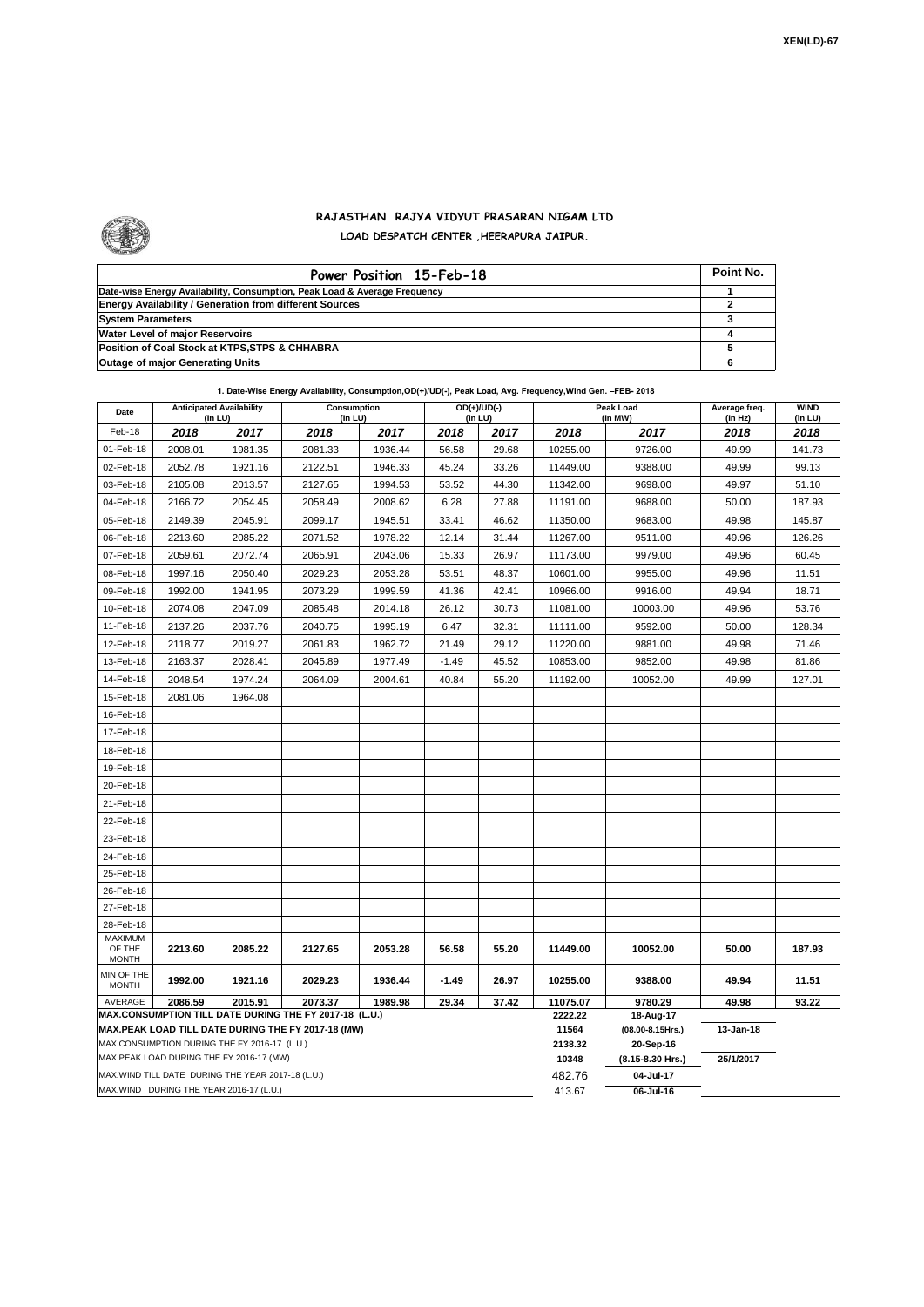|             | (In LU)                                         |                 |                             |          |
|-------------|-------------------------------------------------|-----------------|-----------------------------|----------|
| S.No.       | Sources Available to Rajasthan / Installed      | Prior           | <b>Prior</b>                | Actual   |
|             | Capacity as on 30.09.2016                       |                 | assessment of assessment of | Energy   |
|             | (In MW)                                         | Avail. For next | Avail.                      | Received |
|             |                                                 | Day             |                             |          |
|             |                                                 |                 | 14-Feb-18                   |          |
| 1           | KTPS (1240/1240)                                | 246.00          | 246.00                      | 215.91   |
| $\mathbf 2$ | STPS (1500/1500)                                | 218.00          | 218.00                      | 189.71   |
|             |                                                 |                 |                             |          |
| 3           | DHOLPUR GAS CCPP (330/330)                      | 0.00            | 0.00                        | 0.00     |
| 4           | RAMGARH (273.5/273.5)                           | 41.00           | 42.00                       | 41.19    |
| 5           | RAPP-A(200/200)                                 | 45.00           | 43.00                       | 44.67    |
| 6           | MAHI (140/140)                                  | 0.00            | 0.00                        | 6.91     |
| 7           | CHAMBAL (RPS+JS) (135.5/271)                    | 38.62           | 38.62                       | 36.38    |
| 8           | GIRAL LIGNITE (250/250)                         | 0.00            | 0.00                        | 0.00     |
| 9           | CHHABRA TPS 1000/1000)                          | 218.00          | 218.00                      | 269.65   |
| 10          | ADANI (TPS) + KALISINDH (TPS)                   | 273.00          | 273.00                      | 240.60   |
|             | (1200+1200/1320+1200)                           |                 |                             |          |
| 11          | WIND FARM (3980.40/4119.15)                     | 55.75           | 86.50                       | 127.01   |
| 12          | SOLAR POWER(737.70/1295.70)                     | 0.00            | 0.00                        | 1.40     |
| 13          | CAPTIVE POWER PLANTS                            |                 |                             |          |
|             |                                                 | 0.00            | 0.00                        | 0.00     |
| 14          | REGIONAL (INTRA STATE) O.A. (VLTPS)             | 0.00            | 0.00                        | 0.00     |
| 15          | OPEN ACCESS                                     | $-6.08$         | 5.76                        | 5.46     |
| 16          | BIOMASS - (101.95/119.25)                       | 5.00            | 5.00                        | 3.32     |
| 17          | BARSINGHSAR LTPS(250/250)                       | 50.00           | 52.00                       | 48.87    |
| 18          | RAJWEST (1080/1080)                             | 204.00          | 229.00                      | 203.73   |
|             | <b>TOTAL (A): 1-18</b>                          | 1388.29         | 1456.88                     | 1434.81  |
| 19          | <b>BBMB COMPLEX</b>                             |                 |                             |          |
|             | a) BHAKRA(230.79/1516.3)                        | 25.94           | 24.86                       | 25.48    |
|             | b) DEHAR (198/990)                              | 5.41            | 5.17                        | 5.17     |
|             | c) PONG (231.66/396)                            | 28.05           | 28.14                       | 28.14    |
|             |                                                 |                 |                             |          |
|             | TOTAL: a TO c                                   | 59.40           | 58.18                       | 58.79    |
| 20          | <b>CENTRAL STATIONS</b>                         |                 |                             |          |
|             | d) SINGRAULI (300/2000)                         | 90.84           | 89.97                       | 88.94    |
|             | (310.24/3000)<br>e) RIHAND                      | 126.07          | 98.00                       | 98.00    |
|             | f) UNCHAHAR-I(20/420)                           | 11.17           | 6.28                        | 8.38     |
|             | g) UNCHAHAR-II& III(61/630)                     | 27.51           | 23.07                       | 21.27    |
|             | h) INDIRA GANDHI STPS(JHAJHAR) 0.00/1500)       | 0.00            | 0.00                        | 0.00     |
|             | i) NCTPS DADRI St-II (43.22/980) + DADRI-TH     | 8.60            | 8.43                        | 4.64     |
|             | j) DADRI GAS (77/830)                           | 6.36            | 3.70                        | 3.92     |
|             |                                                 |                 |                             |          |
|             | k) ANTA<br>(83.07/419)                          | 0.00            | 0.00                        | 0.00     |
|             | I) AURAIYA<br>(61.03/663)                       | 0.00            | 0.00                        | 0.00     |
|             | m) NAPP<br>(44/440)                             | 9.89            | 9.89                        | 9.89     |
|             | n) RAPP-B<br>(125/440)                          | 33.93           | 34.01                       | 34.01    |
|             | o) RAPP-C<br>(88/440)                           | 9.81            | 9.57                        | 9.57     |
|             | p) SALAL<br>(20.36/690)                         | 0.56            | 0.58                        | 0.68     |
|             | $q)$ URI<br>(70.37/720)                         | 2.84            | 2.73                        | 2.93     |
|             | r) TANAKPUR<br>(10.86/94)                       | 0.23            | 0.25                        | 0.23     |
|             | s) CHAMERA - (105.84/540)                       | 3.14            | 3.14                        | 3.14     |
|             |                                                 |                 |                             |          |
|             | t) CHAMERA-II (29.01/300)                       | 0.87            | 0.87                        | 0.87     |
|             | u) CHAMERA-III (25.21/231)                      | 0.50            | 0.50                        | 0.67     |
|             | v) DHAULIGANGA (27/280)                         | 0.81            | 0.81                        | 0.81     |
|             | w) DULHASTI (42.42/390)                         | 2.18            | 2.39                        | 2.39     |
|             | x) SEWA (13/120)                                | 0.39            | 0.39                        | 0.39     |
|             | y) NJPC (112.00/1500) + RAMPUR(31.808/412.02)   | 5.58            | 5.58                        | 5.58     |
|             | z) TEHRI (75/1000)                              | 5.51            | 5.51                        | 5.51     |
|             | aa) KOTESHWR (33.44/400) + PARBATI3 (56.73/520) | 5.17            | 5.38                        | 5.38     |
|             | ab) TALA                                        | 0.17            | 0.17                        | 0.17     |
|             | ac) MUNDRA UMPP (380/4000)                      |                 |                             |          |
|             |                                                 | 88.16           | 67.45                       | 67.45    |
|             | ad) SASAN (372/3960)                            | 74.04           | 63.45                       | 63.01    |
|             | ae) FRKKA+KHLGN+TLCHR (70.18/3940)              | 24.90           | 22.60                       | 22.54    |
|             | af) URS POWER (DADRI TH-I)                      | 0.00            | 0.00                        | 0.00     |
|             | TOTAL SCHEDULE(a TO af)                         | 598.61          | 522.90                      | 519.16   |
|             | LOSSES                                          | $-38.05$        | $-33.37$                    | $-33.15$ |
|             | NET SCHEDULED                                   | 560.56          | 489.53                      | 486.01   |
| 21          | BILATERAL (REG.) EXCL. BANKING                  | 4.43            | 4.43                        | 4.43     |
| 22          | <b>BANKING</b>                                  | 15.64           | 15.64                       | 15.64    |
| 23          | BILATERAL(INTER-REG.). EXCLUDING (ISOA &        | 57.02           | 38.39                       | 59.38    |
|             | <b>BANKING)</b>                                 |                 |                             |          |
|             | <b>INTER STATE OPEN ACCESS (BILATERAL+IEX)</b>  |                 |                             |          |
| 24          |                                                 | 6.08            | $-5.76$                     | $-5.46$  |
|             |                                                 |                 |                             |          |
| 25          | INDIAN ENERGY EXCHANGE                          | 49.04           | 28.44                       | 28.44    |
|             | <b>TOTAL(B): (19 TO 25)</b>                     | 692.78          | 591.66                      | 588.44   |
|             | TOTAL GENERATION (A +B) : 1 TO 25               |                 |                             | 2023.25  |
|             | OVER DRAWAL (+)/UNDER DRAWAL (-)                |                 |                             | 40.84    |
|             | <b>GRAND TOTAL</b>                              | 2081.06         | 2048.54                     | 2064.09  |
|             | <b>LAST YEAR</b>                                | 1964.08         | 1974.24                     | 2004.61  |

## **2.Anticipated Availability/Generation From Different Sources**